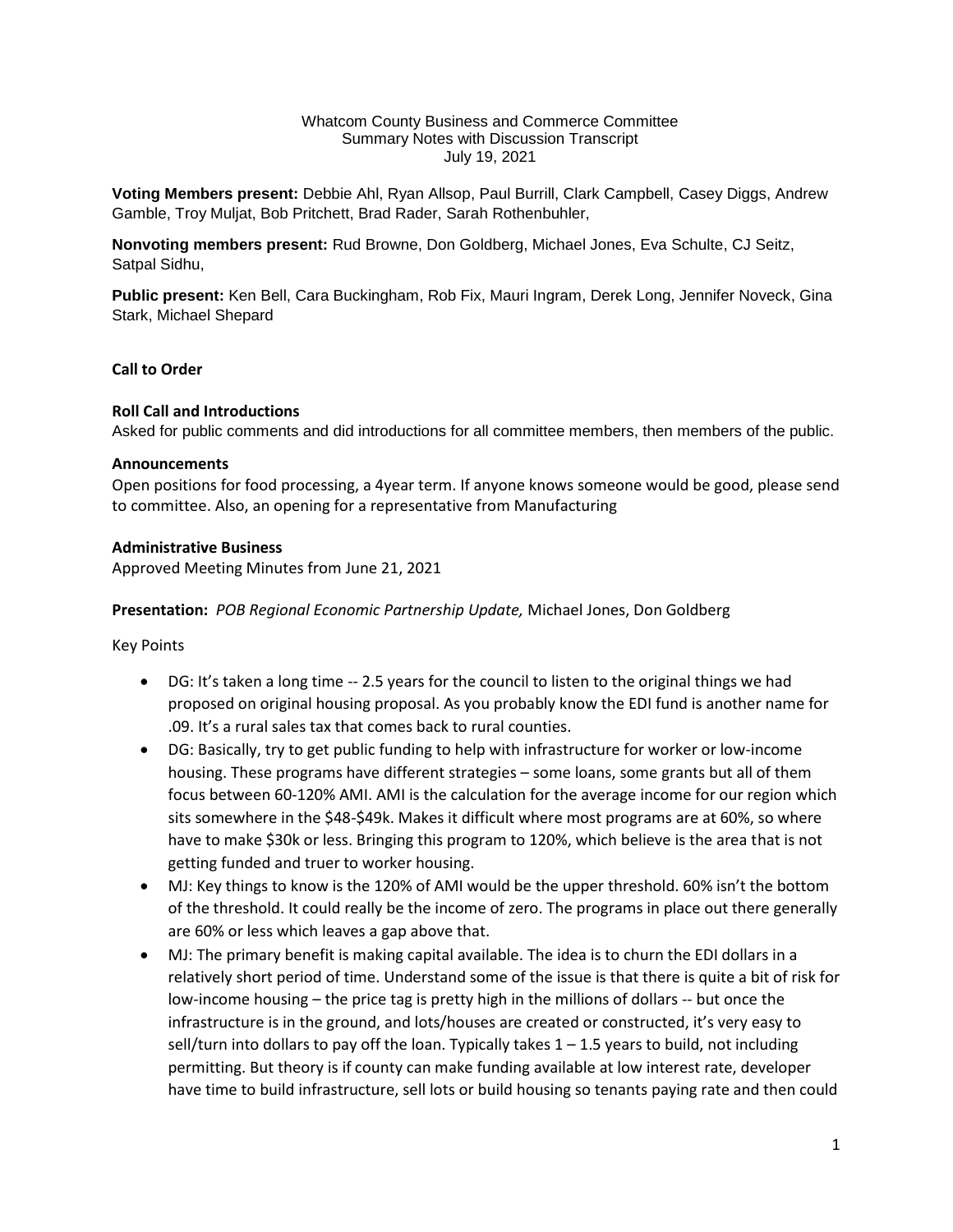potentially refinance lots/housing, pay off the county fund and allow those dollars to be available again locally and create more housing units.

- DG: Pete's experiences really valuable. Pete asked 'does everything have to be tied to prevailing wages?' Since its public infrastructure, the answer was yes. Question then was, 'would benefit of program offset the additional costs of prevailing wages verses the developer paying on their own?' Going to now investigate. Some questions – does the concept advance that goal? Pete said - yes, great but need more tools in toolbox.
- MJ: Next steps Meeting with Executive Sidhu, because he has been a big force behind this. Tyler Schroeder has time spent on it because Satpal wants him to work on it. May be reaching out to Troy and to Pete again, because there is some information do not have. Not real estate developers or affordable housing developers. But we are trying to move it forward. Ultimately needs to move forward and be approved by Whatcom County Council and then EDI board which is made up of small cities.
- RA: Pete's personal process in Fairhaven where ground floor is retail. If drive around Fairhaven seems like 40% vacancy on ground floor. What about incentivizing with affordable housing options instead of only retail. It seems like such a waste right now when I drive around and see all these buildings. Don't know how they're going to fill them up.
- TM: Now you have a City of Bellingham ordinance. That's something that's in our proposal to fix. Again, the EDI helps infrastructure costs, and that's a key piece. Rec #3, we had 'provide infrastructure and resources to increase housing availability'. Rec#5 was 'to provide incentives to hit affordable housing and workforce targets'. We have other ones that address those issues, but this EDI would not address that right now.
- CC: Because it's limited to infrastructure as opposed to ordinance related. What I found encouraging about the call was that we're no longer having discussion about whether it's a problem or need. Everyone is agreeing it's a need. Saw groups coming together to address the problem that could move the meter for workforce housing, separate from affordable housing – looks at broader part of population. Could also spur market rate housing. So, if can increase supply of affordable housing and increase supply through county funded incentives to create permanent or at least 20-year affordable housing, that's a win for the community.
- MJ: Ryan, I think your suggestion is a good one. It just doesn't fit in this. In Blaine did an analysis. We said we have more street frontage inventory than is located in the Fairhaven planning area. That's excessive. That's more than we can expect. So, we shrunk that footprint where required to have commercial on the ground floor. Hasn't changed anything but this next step could be the catalyst. People have told me either have to buy commercial building or single-family home at a pretty high price point and tear it down, then build only a few units, because it's not a very big parcel.
- Michael Shepard (MS): I like how this is connecting economic development with housing. The two go hand in hand and are an important part of the equation. My question is are there any strategies put into place so there is long term affordability for these homes. If don't have any limits, we could easily see people making profit off of homes designated as affordable
- MJ: Yes, it does. It depends on what you consider long term. This has a provision built into it that has a 20-year affordability plan. There is also an incentive for 50-year affordability.
- SDR: This is so exciting to see business and government working together. It's going to be really good for our community getting all of these good people together. It's been two years, but it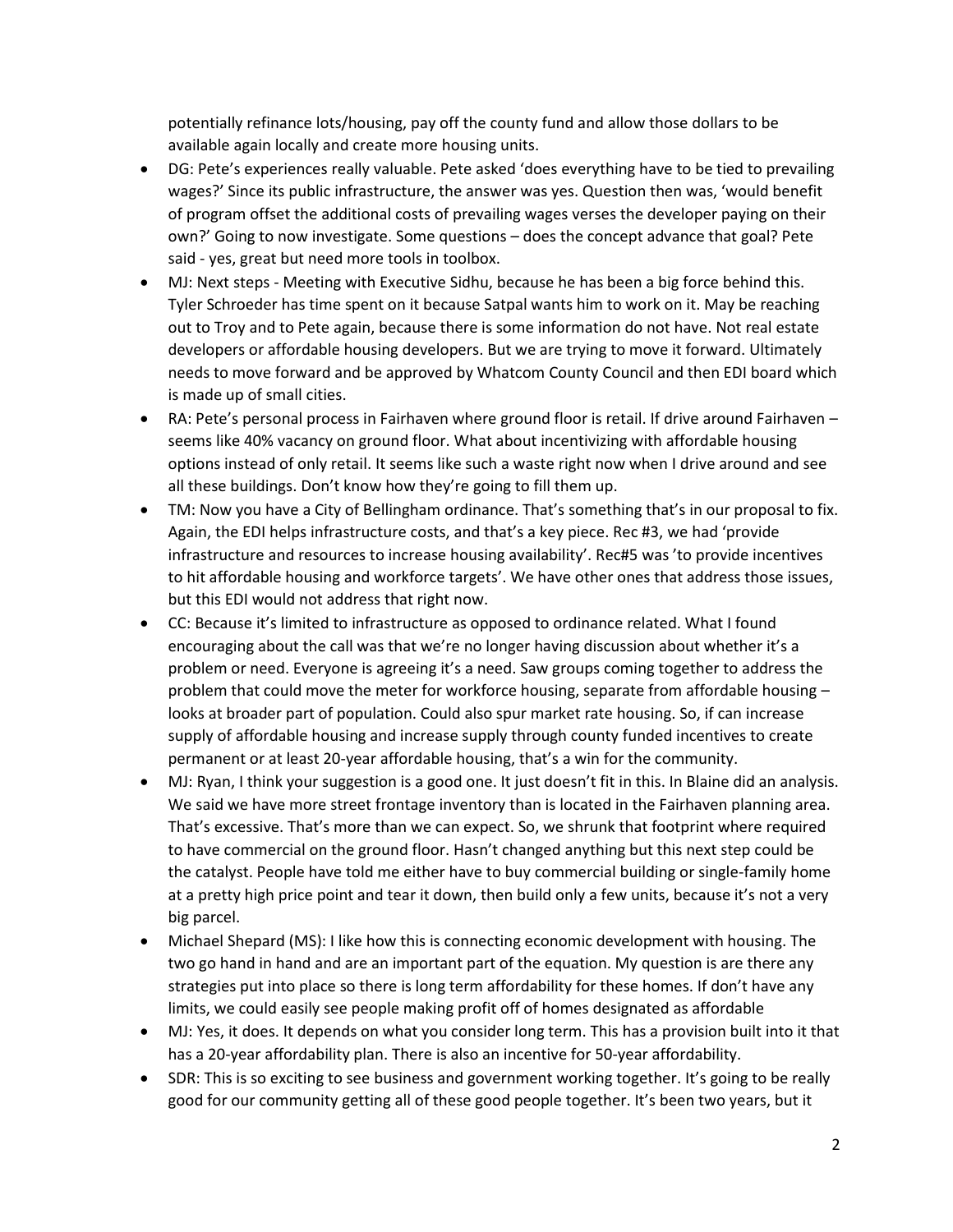looks like some progress and going in the right direction. Really just excellent thinking ahead to look at 60% to 120% of that average revenue in the county, but if looking at the math, if I did my math right, it's about \$30k annual income to \$60k annual income, so it really wipes out families that are working, for this type of housing. So, you may want to, while you're on the ground floor of working on this, extend that beyond 120%, because look at childcare costs and everything else that is hitting families and dual income families that are looking for housing, that top number probably should be at \$80k, even \$90k. We're an area that's going to keep growing and values are going to keep increasing.

- DG: Totally agree with you Sarah. Not only do we need to figure out how to make it more affordable, but part of my job is also to figure out how do we raise our income level with cost of living being so high.
- SDR: There is a huge value for entry level jobs, so the more retail, the more restaurants have, we've got to be really careful with the AMI we have as well and also pay attention to our college students' annual incomes are affecting our AMI. That could really be skewing things more than we realize, because that's over 20,000 people at Western, isn't it?
- DG: Total in the county with all of the colleges is over 30,000.
- SDR: There we go. So, I think that's skewing our AMI more than we realize.
- CC: OK. Good discussion. There will be more follow up. The next round the feedback got from last working session. At that point, good to send out to the full group so get used to working vocabulary and then back to subgroup for more follow up.
- CC: Next up, Sarah and I talked about giving time for sector reps to do follow up when bring in a speaker. Will do a quick recap for further Q&A and comment from Troy and real estate sector on GMA annexation and impact on county housing and to Brad for follow up on Nooksack water rights specifically to negotiated settlement option and if there's something we could learn from Dungeness River and other basins. I've allotted 15 minutes each.

# Follow Up / Action items

- Keep Troy, Pete, Bob P. at the table while revising EDI affordable housing proposal
- Change/expand EDI program focus of workforce housing from 60-120% of AMI (\$30k \$60K) to 60-190% (\$30k - \$90k
- After meeting with Tyler Schroeder, share revised EDI affordable housing proposal with full W.C. Business and Commerce Committee
- Submit EDI affordable housing proposal to Whatcom County Council and EDI board for approval
- Add Commercial on Ground Floor Assessment, allowing the potential to transition a % to workforce or low-income housing

# **Sector Follow Up from Prior Meetings**

# *Real Estate: Pace of GMA Annexation – Impact to County Housing,* Troy Muljiat

- TM: Reiterated it's been over two years since proposing the Whatcom County Business & Commerce Committee Six Housing Recommendations to increase housing supply to the county council. The six recommendations are below:
	- 1) Publicly Declare a housing crisis; 2) Replace current zoning rules, codes with a temporary housing crisis plan; 3) Provide infrastructure & resources to increase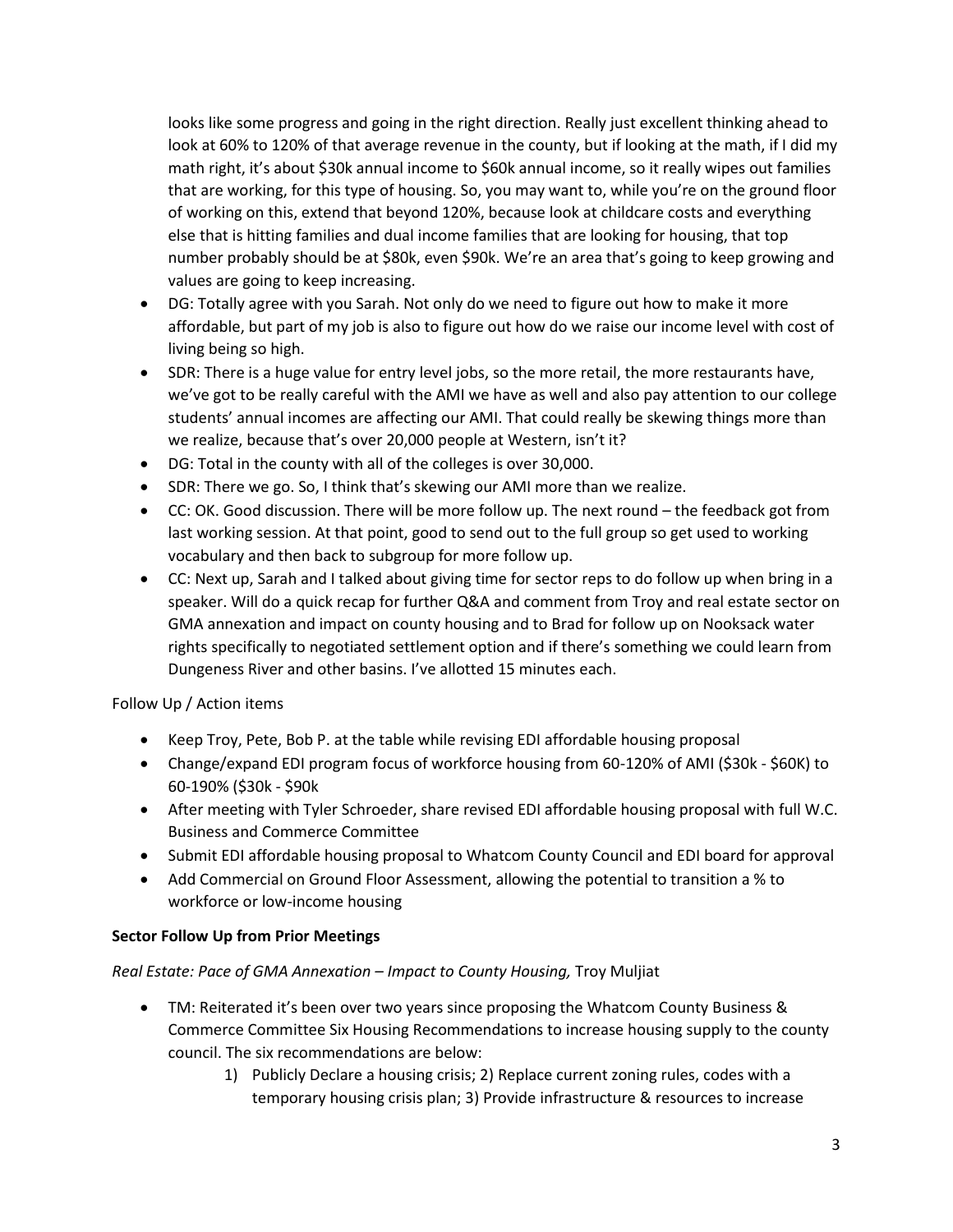housing availability - EDI would do; 4) Reduce government fees for housing development; 5) Provide incentives for hitting affordable housing & workforce targets. EDI meets; 6) Annex additional outlying areas.

- So annexation, the city has an annexation plan from the City of Bellingham. That plan came out in 2018. I've read it. There is an opportunity to us to engage a little further to see what annexation looks like and that plan. Hinges on the GMA update that is coming in the near future, most likely by 2025. Michael hit on buildable land study which is in process and will set the stage for what units, land is available. Where we are meeting and not meeting objectives and goals and where look at other opportunities to grow. A bit stuck until get buildable land study to really make concrete decisions or further recommendations. Open up to questions.
- DG: Wanted to also remind you that Rick Sepler has retired so the City of Bellingham does not have a director of planning. So, there are three managers sharing that position right now. It will probably slow us down on the annexation.
- SDR: I'm understanding that you're suggesting a sub-committee, Troy, and that annexation should pay attention to now. And yes, it's a city issue that greatly impacts the county, so I vote yes if that's the case. When there was a director in place, things were moving extremely slow. Maybe it would be better to get to people now to get involved and see where we can help and align ourselves in any way that we can help and support moving forward regardless of whether the director position is filled.
- RA: Who's in charge of replacing Rick Sepler? A part of good business practice is hiring people with intent. It's a good time to give guidance.
- RA: A part of good business practice is hiring people with intent. It's a good time to give guidance. Prior planning director gave neighborhoods so much power. It would be maybe helpful for us to sit the mayor to show examples of cities that will help get out of this problem. Having someone ready to work with the private sector. Sets the tone for the whole rest of the department. Which we all know is a 'say no' first. It might be beneficial to talk with the mayor as a group about this role and how important it is.
- Rud Browne (RB): On the COB issue, we all know there are some people we would prefer to deal with or who avoid. If there is a sense there are people want to promote within or not, needs to be communicated to avoid an unintentional decision one way or the other.
- RB: One other point, I have been helping one of my children try to find an entry level home in a rural area in Ontario – starting price for a dump is \$1m. I am also trying to help my sister with a small apartment complex in Melbourne. The cap rate is under 3%, so it's becoming unaffordable everywhere, not just in Bellingham.

# Follow Up / Action items

- Connect with COB Mayor regarding Planning Director search
- Troy Muljiat is heading committee on housing WBAC Housing Recommendations

# *Agriculture: Nooksack Water Rights – Negotiated Settlement Option,* Brad Rader

 BR: It sounds like there have been some small steps forward. When I get report on that, I will figure how to get that out. Once have harvest behind us can pick up momentum again. Clark, I believe we talked about getting a report on what went right in other collaboration projects that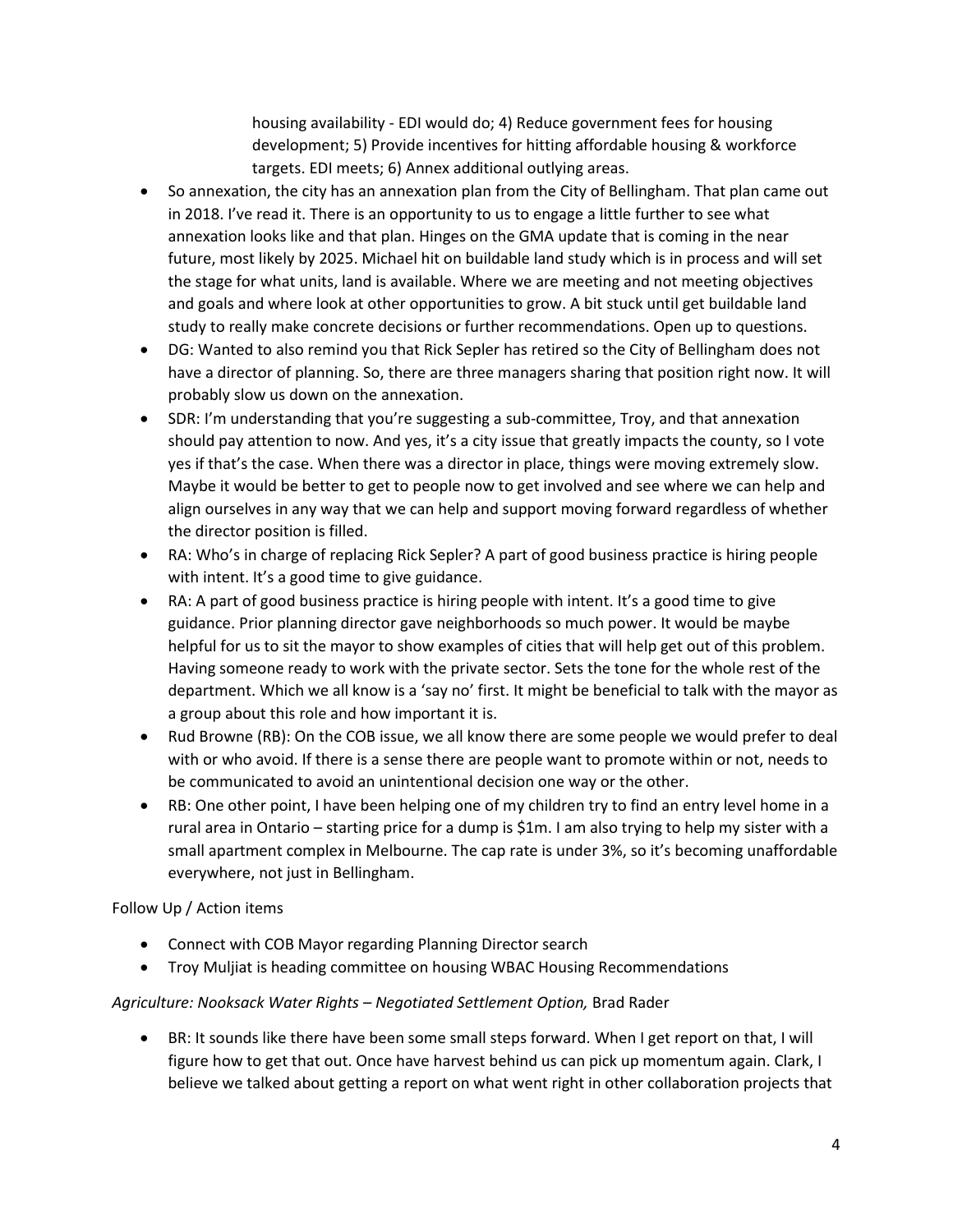have worked. That should be important for everyone involved. Those of us day-to-day in ag, continue to work on daily on water rights own and lease, because of concern around it.

- CC: Is there any follow up this group can do to look at best practices in other areas?
- BR: We need to get more information in front of the team. Whether a sub-committee or whole group. Feel need to get more homework done first. Still  $18 - 19$  months out but its moving quick. We need to stay on this.
- SDR: Maybe the format could be trying to come up with 10 talking points like housing did, so you can set your goals on if we do work together, we can look at moving toward trying to create a reservoir or a negotiated settlement. Will we be able to see those two examples? Thought Brad was working to get that information to the committee.
- CC: If we do get something submitted, we can bring it to the group and talk about next steps from the Business and Commerce Committee.
- RB: Focus being on adjudication of water rights doesn't solve the problem if don't have any water
- SDR: The way I understand it, we have the water. There are a couple of months out of the year where on average things get tight. So, we can't change the world and the way the world is changing, but we can change the way we react to it.
- RB: I have heard that we have the water except for a couple of months. The reality is fish can survive with 3 minutes without adequate water. Brad, you've said a berry crop can survive 3 days without water. The problem is we have to have adequate water 365 days of the year.
- SDR: I agree. We're one of the few communities without a reservoir to address 2 to 3 months of water shortage. So, I totally agree. We have plenty of water flowing through, we just need to get smart about how we can make it work for everybody.

## Possible Follow Up / Action items

- Obtain, share, review results other negotiated settlements in other areas.
- Develop top recommendations to present to Whatcom County Council regarding a process to reach a negotiated settlement for benefit of all in the county.

## **County Council Update –** Rud Browne

- Council will vote on a final Cherry Point amendment. It ends the moratorium and replaces it with permanent legislation which will be the first update to the CP industrial zone in 60 years.
- Council is appointing a district court judge. Haven't done that in 18 years. A lot of politicking.
- County has had a challenge with YouTube barring meetings from being published because of public meeting comments about Covid.
- Council hiring a special commissioner to review the community's response to the pandemic.
- Permanent Affordability of Child Care in Whatcom County: Carol and Rud meeting with child and family action task force to try to get more guidance as to intent of the resolution which basically says let's use at least 50% of Rescue Act funds to make a permanent change to affordability of childcare. The Boys and Girls Club recently announced they are cutting out  $10 - 15\%$  of childcare slots, because don't have the staff to give adequate care. We're actually going backwards childcare, not forwards.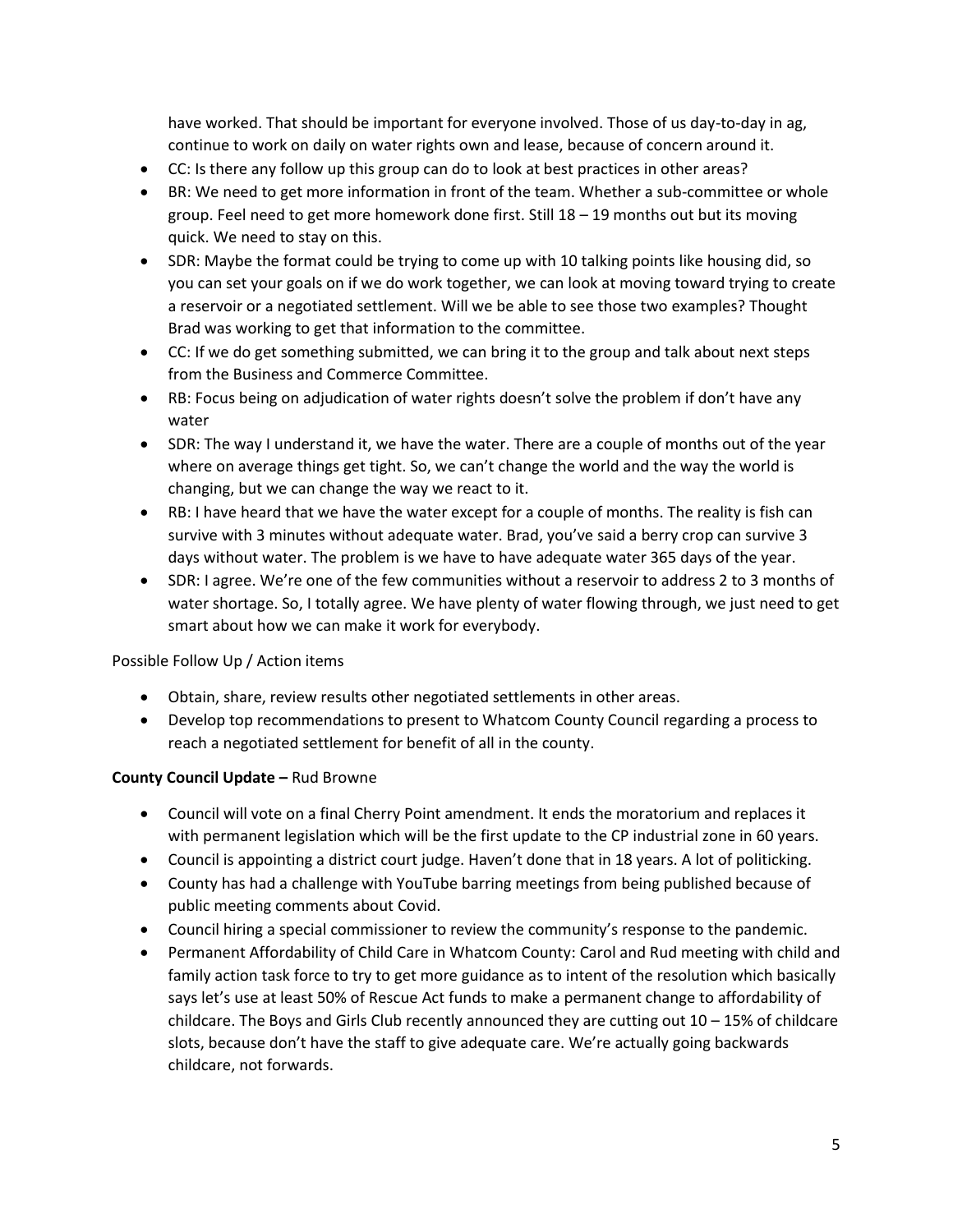- DG: Asked Rud about using American Rescue Act fund to purchase assets as opposed to operational costs. What is the stance on that?
- DG: A lot of us know we're having a problem staffing childcare. The industry is getting clobbered with loosing employees. Not only don't have facilities but now facilities can't hire employees.
- SDR: I had a question. Is the county council -- and thank for such good attention on this and looking for solutions -- is the county council engaged with the current childcare facilities? When we first heard about this and looked into this, the answer was 'no'. I'm wondering if that has changed, because the regulatory issues seem to be burying them pretty intensely. And then the second thing is, has there been any progress toward investing in facilities? – Added comment in chat: What about repurposing part of Bellis Fair.
- RB: We did have some initial engagement with the childcare community. Council said let's engage the childcare task force. They are very interested and engaged in that sector to help and fine tune to find a better idea. The goal is to help change childcare not lock into one way. There has been no purchase of any property, because the first part has not been completed to confirm that purchasing properties is the right thing to do. We want to hear from the task force first.
- SDR: Is there a limitation on timeframe to get this funding and what's the framework for the timeframe for this?
- RB: Can't remember if have until end of 2022 or 2023. We have at least 12 months. The timeframe for the child and family action task force is the end of October to come back with report.
- Debbie Ahl (DA): The change with Kids World and reduction of spots that's a painful process. And it's also true other childcare providers having difficulty. If have buildings, can we have a sustainable platform if don't have staff or sustainable employment model? Talking about what it would take but discussions haven't progressed. We're looking at what it would take to recruit, retain, and incentivize employees. They are paid so poorly and continue to have higher training level requirements. Might see more infant care go to home licensed care providers. Appreciate the engagement at the city and county on the issues.
- RA: I know there was a list of limitations on what we can spend the money on. To me I wonder if you can create a residual income to live off of forever, so that it's not a one-time thing.
- RB: The short answer is you can't, and the reason you can't is because the rules under how get money is you have to spend it or have to give it back.
- DA: There's also some things that we might do, as looking at buildings, maybe there is childcare built in or an amount of low-income housing built in. Have a comprehensive approach to everything we do in Whatcom County.

Follow Up / Action Items

- Debbie follow up with reports from child and family task force.
- Rud Follow up with county status
- For October meeting, is Bellis Fair an option being considered for childcare facility? Arrange for presentation from Simon Property Group about repurpose/redevelopment of Northgate Mall and surrounding property.

# **Other Business**

Future Meeting Day / Time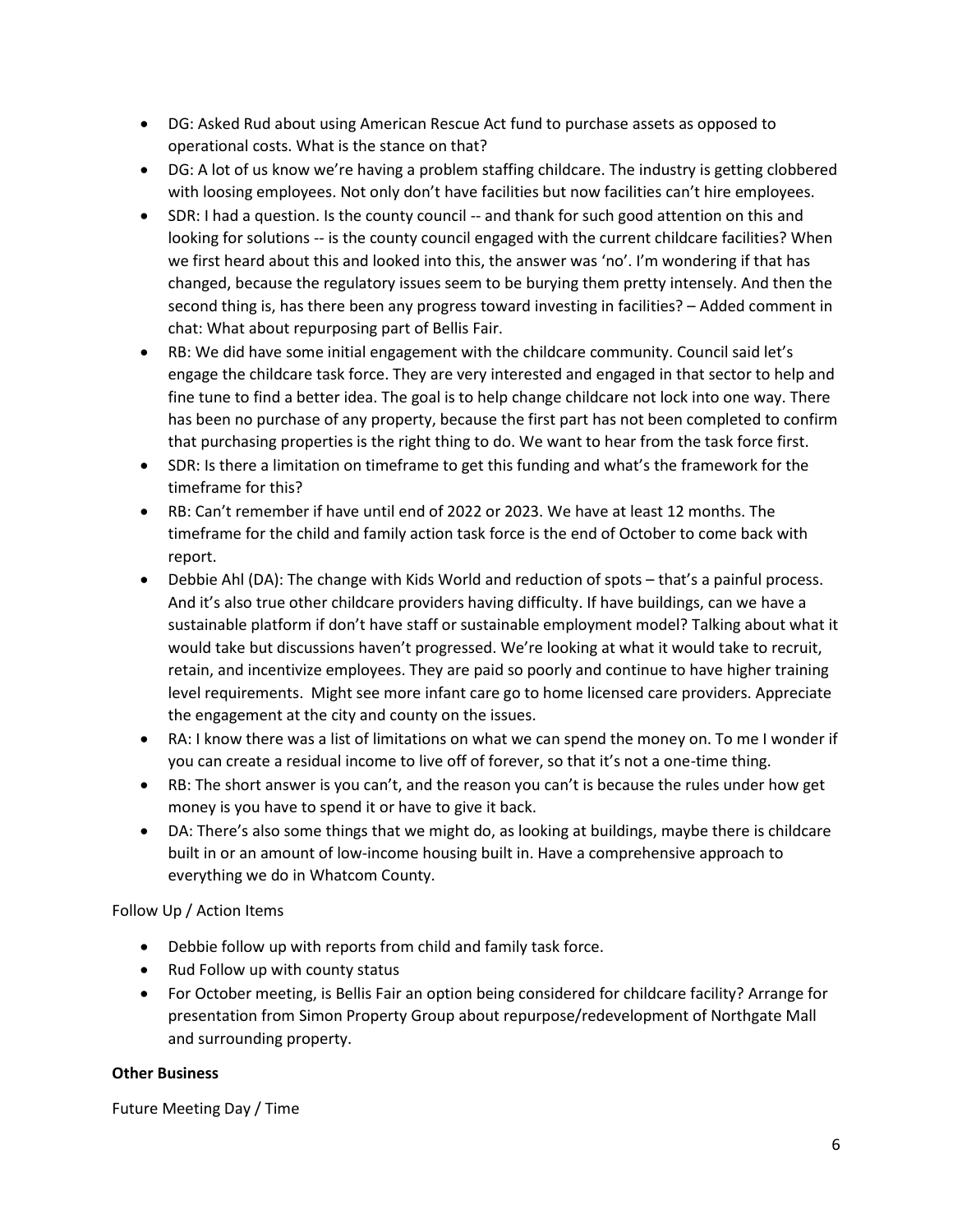- **•** Next meeting will be hybrid in person/zoom meeting Monday, August  $16<sup>th</sup>$ . Clark not available. Sarah will lead meeting.
- Jennifer will collaborate with Clark and Sarah to set/send information to group about meeting agenda. Agenda will be released one week prior to meeting.
- Discussed moving meeting day off of Mondays. Jennifer will send a survey to committee members including the following options (no Tuesdays):
	- o Monday, same time
	- $\circ$  Wednesday from 11a 12:30p
	- o Wednesday alternate time
	- $\circ$  Thursday from 11a 12:30p
	- o Thursday alternate time

## Meeting adjourned at 12:30pm

Next Meeting: August 16, 2021, at Port of Bellingham Mt Baker Room. Zoom available.

- Future Topics:
- Water Rights Negotiation
- BAC Housing Recommendations Affordable Housing EDI
- Status of Permanent Affordability of Child Care in Whatcom County Proposal

\_\_\_\_\_\_\_\_\_\_\_\_\_\_\_\_\_\_\_\_\_\_\_\_\_\_\_\_\_\_\_\_\_\_\_\_\_\_\_\_\_\_\_\_\_\_\_\_\_\_\_\_\_\_\_\_\_\_\_\_\_\_\_\_\_\_\_\_\_\_\_\_\_\_\_\_\_

- Child and Family Task Force Follow Up
- Presentation on Northgate Mall Repurpose/Redevelopment
- Forward SWOT results and county council response

## Full Presentation and Other Business Transcript

Clark Campbell (CC): Troy, Pete Dawson and myself were on a call coordinated by Tyler. Turn over to Don to discuss Whatcom County EDI fund. Potential proposal for EDI fund grants. Taking some of the language from proposals our committee used for workforce housing. I know that Michael Jones with City of Blaine as well Derek Long as well as other folks on the meeting today. Not going to go into detail into the full concept of it but give us an overview as to where that stands. The call earlier this week was to get feedback, so the representatives from our groups were on the call for feedback.

## Don, do you want to get started?

Don Goldberg (DG): Really want to thank Pete. He's already responded to our proposal and had some great information that he wanted to share. As Clark mentioned, it's taken a long time -- 2.5 years for the council to listen to the original things we had proposed on original housing proposal. As you probably know the EDI fund is another name for .09. It's a rural sales tax that comes back to rural counties. We receive between \$3-4 million dollars annually from that program. Part of that funding pays for my department, 30% goes to the county for funding and the remaining money goes toward public infrastructure – can't be owned by private entities.

And so Michael Jones, Jori (Burnett) from City of Ferndale, Tyler (Whatcom County) and myself have been trying to put together what this program would look like. Been in our little cocoon, so did outreach to see if it was real, it could be done. We got some good feedback last week. Please Troy – if something you want to add please do so. Basically, try to get public funding to help with infrastructure for worker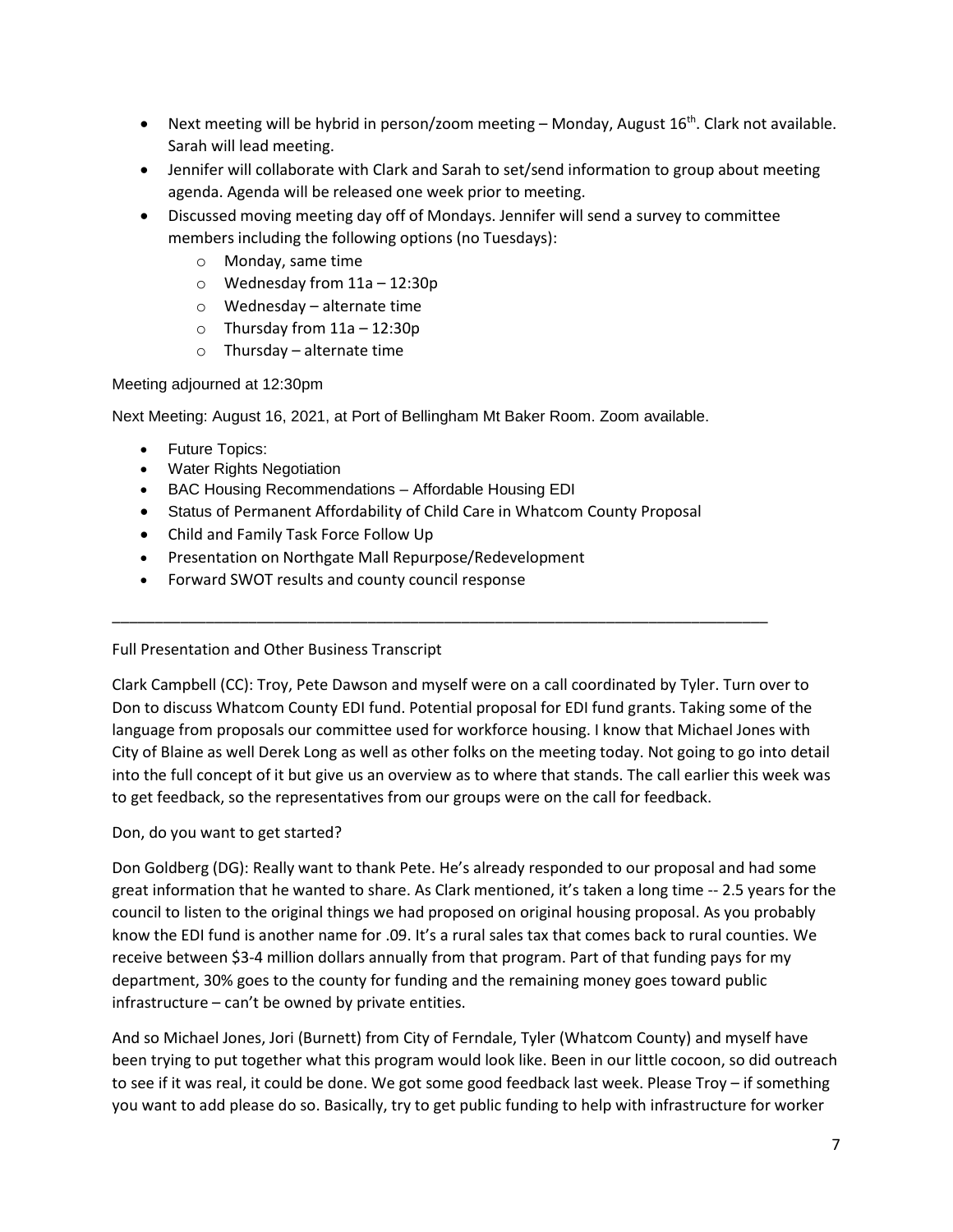or low-income housing. These programs have different strategies – some loans, some grants but all of them focus between 60-120% AMI. AMI is the calculation for the average income for our region which sits somewhere in the \$48-\$49k. Makes it difficult where most programs are at 60%, so where have to make \$30k or less. Bringing this program to 120%, which believe is the area that is not getting funded and truer to worker housing.

Michael Jones (MJ): Key things to know is the 120% of AMI would be the upper threshold. 60% isn't the bottom of the threshold. It could really be the income of zero. The programs in place out there generally are 60% or less which leaves a gap above that. If someone makes \$60k/year, can't get involved in 60% or less programs, probably not able to afford a house or housing in Whatcom County. Trying hard to come up with a program that not only meets EDI parameters but also addresses segment of folks who are making the average or up to 20% above. The key is – has to address infrastructure – making argument that housing is important infrastructure.

The primary benefit is making capital available. The idea is to churn the EDI dollars in a relatively short period of time. Understand some of the issue is that there is quite a bit of risk for low-income housing – the price tag is pretty high in the millions of dollars -- but once the infrastructure is in the ground, and lots/houses are created or constructed, it's very easy to sell/turn into dollars to pay off the loan. Typically takes 1 – 1.5 years to build, not including permitting. But theory is if county can make funding available at low interest rate, developer have time to build infrastructure, sell lots or build housing so tenants paying rate and then could potentially refinance lots/housing, pay off the county fund and allow those dollars to be available again locally and create more housing units. In most instances, a combo of market rate housing and either workforce housing and affordable housing based on how created the thresholds – create more housing but also leveraging lower cost housing units at the same time. That's the gist of it.

DG: Pete's experiences really valuable. Pete asked 'does everything have to be tied to prevailing wages?' Since its public infrastructure, the answer was yes. Question then was, 'would benefit of program offset the additional costs of prevailing wages verses the developer paying on their own?' Going to now investigate. Some questions – does the concept advance that goal? Pete said - yes, great but need more tools in toolbox. Think going in the right direction but need to get more feedback. The intention is good and want to roll out as quickly as possible.

MJ: Next steps to potentially address. Meeting with Executive Sidhu, because he has been a big force behind this. Tyler Schroeder has time spent on it because Satpal wants him to work on it. May be reaching out to Troy and to Pete again, because there is some information do not have. Not real estate developers or affordable housing developers. But we are trying to move it forward. Ultimately needs to move forward and be approved by Whatcom County Council and then EDI board which is made up of small cities, Whatcom County, and the Port – maybe some others that I can't think of right now. Ultimately, projects will come through recommended by EDI board and council would approve the expenditure even if it's a loan. A project could come forward that the board or council would not approve, because would put too much strain on the fund. Looking at \$1 – 3m loans. Potentially a fairly big chunk of EDI dollars – up to \$12mthat could be out there churning.

Michael Shepard (MS): I like how this is connecting economic development with housing. The two go hand in hand and are an important part of the equation. My question is are there any strategies put into place so there is long term affordability for these homes. If don't have any limits, we could easily see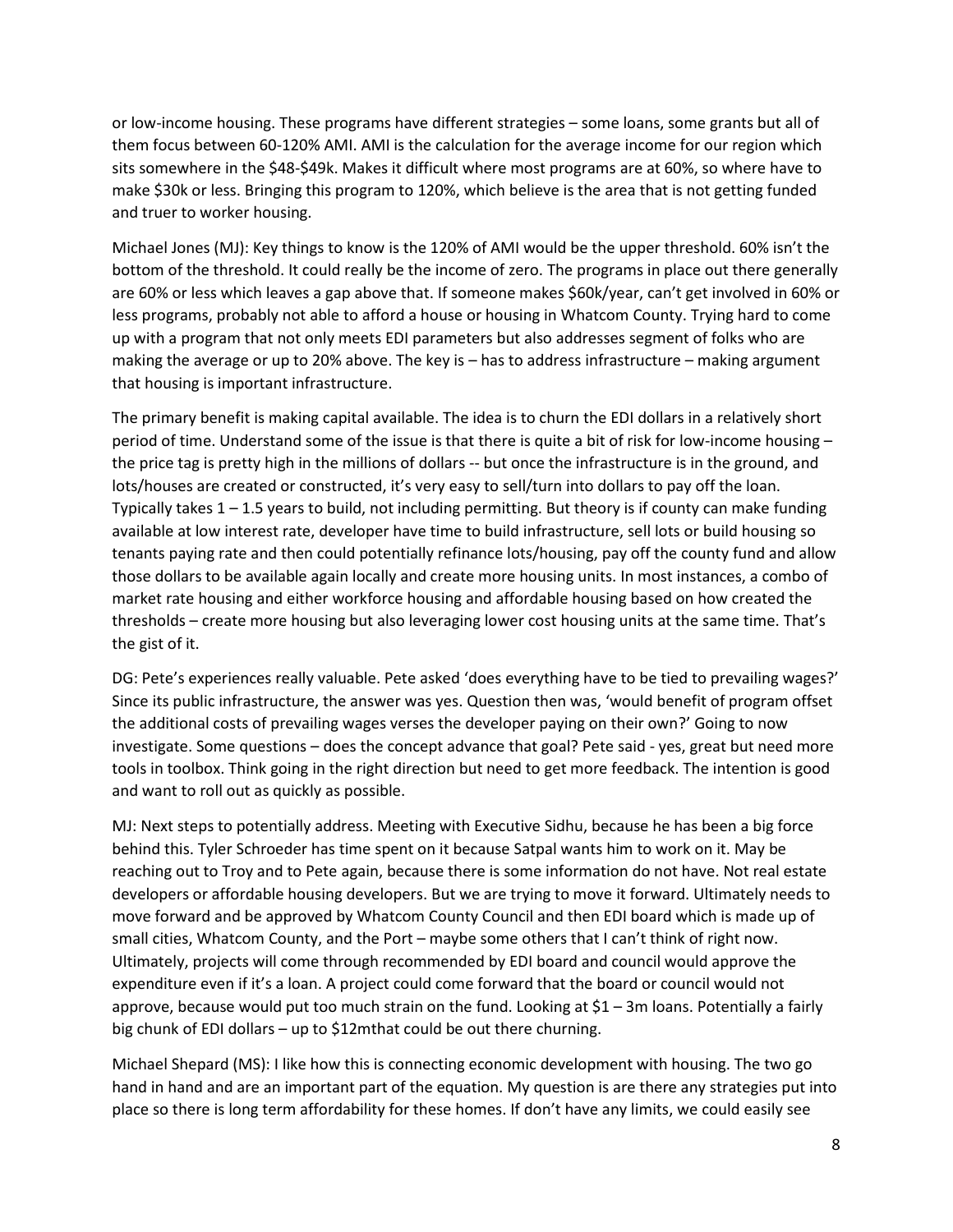people making profit off of homes designated as affordable. We've got some models like Kulshan Community Land Trust that can lock in affordability of homes for perpetuity, and I am wondering if this proposal has any initiatives of that nature.

MJ: Yes it does. It depends on what you consider long term. This has a provision built into it that has a 20-year affordability plan. There is also an incentive for 50-year affordability. An entity like Kulshan Community Land Trust – they would meet the 50% threshold by exceeding it. It is set up as 20 is the minimum and an incentive for 50.

DG: Kulshan and Mercy housing were part of conversation last week.

CC: Is there a point which you feel like the document that went out to the other folks on the call – where that could go out to our group. Or is this something that would make sense for us to form a subcommittee on to be an ongoing advisory?

DG: Believe housing committee formed with you (CC), Troy and Pete. Bob was on it as well. Would be happy to share the document with all of you. That's no problem.

MJ: We're working on a revision to this document. Tyler is on vacation. When he gets back in two weeks plan to meet with Executive Sidhu and will make revisions to the program. Unless have key issues, maybe hold thoughts until next version within the next month. We're not going to be able to address everything that people brought up, but I think – I don't want to have a situation where we throw out the good looking for the perfect. This can be revised. It can be updated if it's not working the way we want it to. What to make it better and get it out there.

Ryan Allsop (RA): Has there been an analysis of developable lots available for the program. Other part of this is the financing, not just the infrastructure. As learned from Janicki a few years ago, financing spec homes, large scale developments not available. Still not a real plan for volume. This is great but smaller developers only going to build 10 houses at a time

CC: There was a proposal that we did look at on the call at in Blaine. I should probably turn it over to Michael for 950 homes. Their revised proposal was for 230 of those was to be in this parameter of workforce housing.

DG: Also includes multi-tenant.

MJ: More specifically to your question Ryan, is the, all the planning departments in the cities and the county just completed the first round of land capacity analysis required to do to update our comprehensive plans. As of last week, have first final draft of land capacity analysis, so numbers now are available for how many units could be accommodated when take into account wetlands, infrastructure etc. That work is in progress for the next comp plan update. We're taking into account for this program but ultimately – question is, is there enough room to build.

RA: Condos - Can convert condos into apartments after amount of time. Can convert into condos after 7 years with insurance. Is that possible with state laws?

TM: That's more a of a legal issue. Any condo developer needs to buy a wrap policy or self-insure. Time will tell whether that proves or not. State law is 4 years, but we use 7 years. If a lawsuit occurs within 4 years, there is an automatic 3-year tale. That's another factor out there. There have been some changes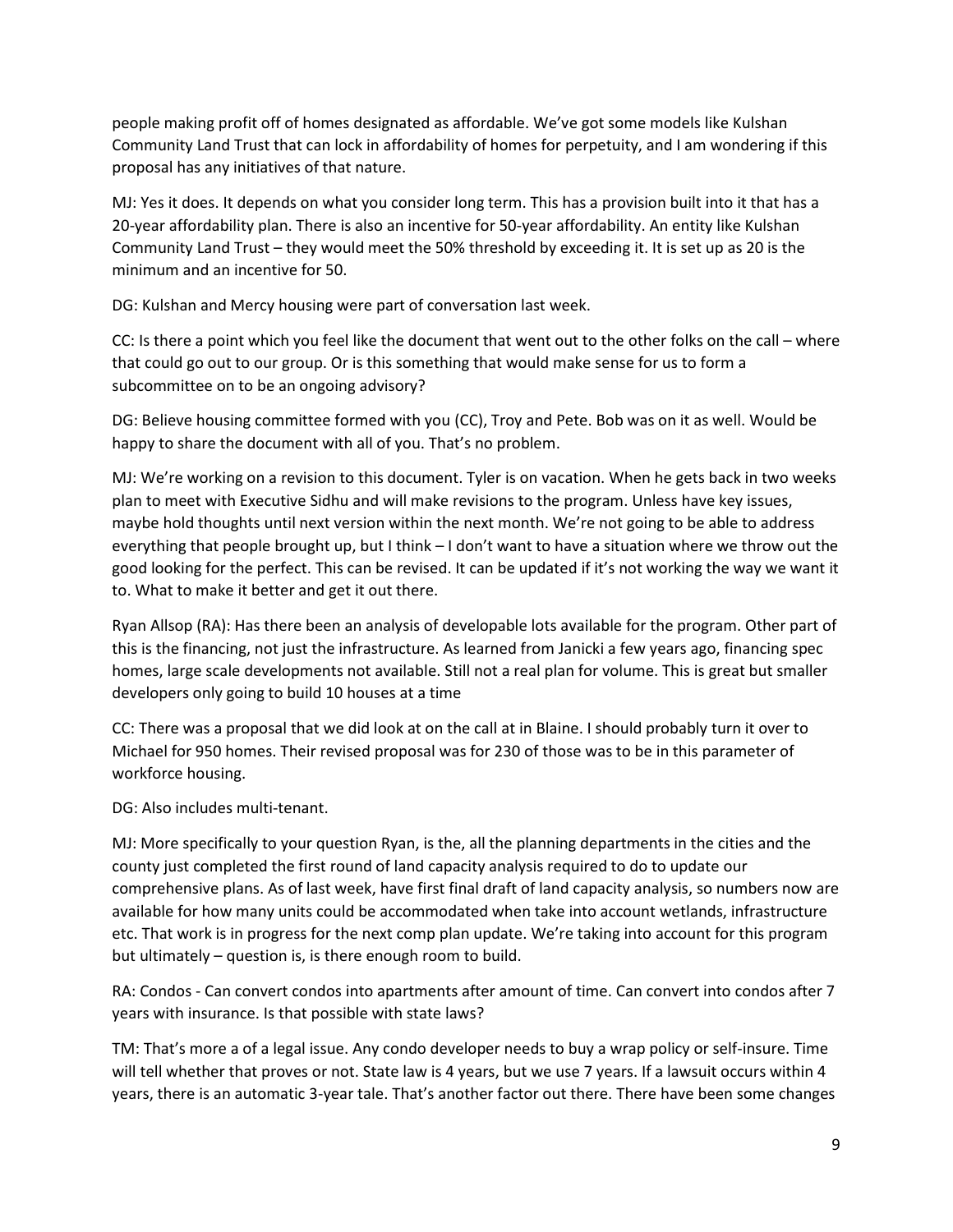at the state level. Can't control at the local level. That has softened a bit, so as you see housing demand continue, you may start to see more condo development. Developers and builders are scared and not interested in condos because of liability.

RA: Wonder if could use some of that money to fund liability insurance to encourage more condos.

TM: The EDI fund is positive because it hits 2 of 6 of the items in the housing proposal put forth 2 year ago. Always feels like never enough but it's a step in the right direction. There are still infrastructure costs developer needs to pay back over a time period.

DG: I believe we were talking at the end of the meeting that we might be able to use some of the funds for development costs like park fees?

MJ: Yes, sort of. Already an EDI program which allows for impact and connection fees – water and sewer connection fees, park, school, fire and transportation impact fees can be paid for with an EDI grant, I guess it's probably really a loan, when the home is resold the first time. And that's been used a lot by Whatcom/Skagit housing who does the sweat equity housing program, and they get people in the homes by helping build the homes and utilizing HUD grants and other programs like the EDI program.

When folks sell house for the first time, can capitalize on all of the appreciation related to that housing. Would also apply to affordable units built under this program. This could make these homes pencil out better.

RA: Pete's personal process in Fairhaven where ground floor is retail. If drive around Fairhaven – seems like 40% vacancy on ground floor. What about incentivizing with affordable housing options instead of only retail. It seems like such a waste right now when I drive around and see all these buildings. Don't know how they're going to fill them up.

TM: Now you have a City of Bellingham ordinance. That's something that's in our proposal to fix. Again, the EDI helps infrastructure costs, and that's a key piece. Rec #3, we had 'provide infrastructure and resources to increase housing availability'. Rec#5 was 'to provide incentives to hit affordable housing and workforce targets'. We have other ones that address those issues, but this EDI would not address that right now.

Michael has a good case study that was about 30 lots. What I'd like to do is go through that start to finish to see what that looks like so that everyone can see how that would impact from an infrastructure standpoint – the developer and homeowner. Could be for the renters as well. There is also a partner that is going to help facilitate from that standpoint as well are other non-profits that will be involved. Stay tuned on that. Ryan, you are bringing up great ideas and questions that the EDI won't address.

CC: Because it's limited to infrastructure as opposed to ordinance related. What I found encouraging about the call was that we're no longer having discussion about whether it's a problem or need. Everyone is agreeing it's a need. Saw groups coming together to address the problem that could move the meter for workforce housing, separate from affordable housing – looks at broader part of population. Could also spur market rate housing. So, if can increase supply of affordable housing and increase supply through county funded incentives to create permanent or at least 20-year affordable housing, that's a win for the community.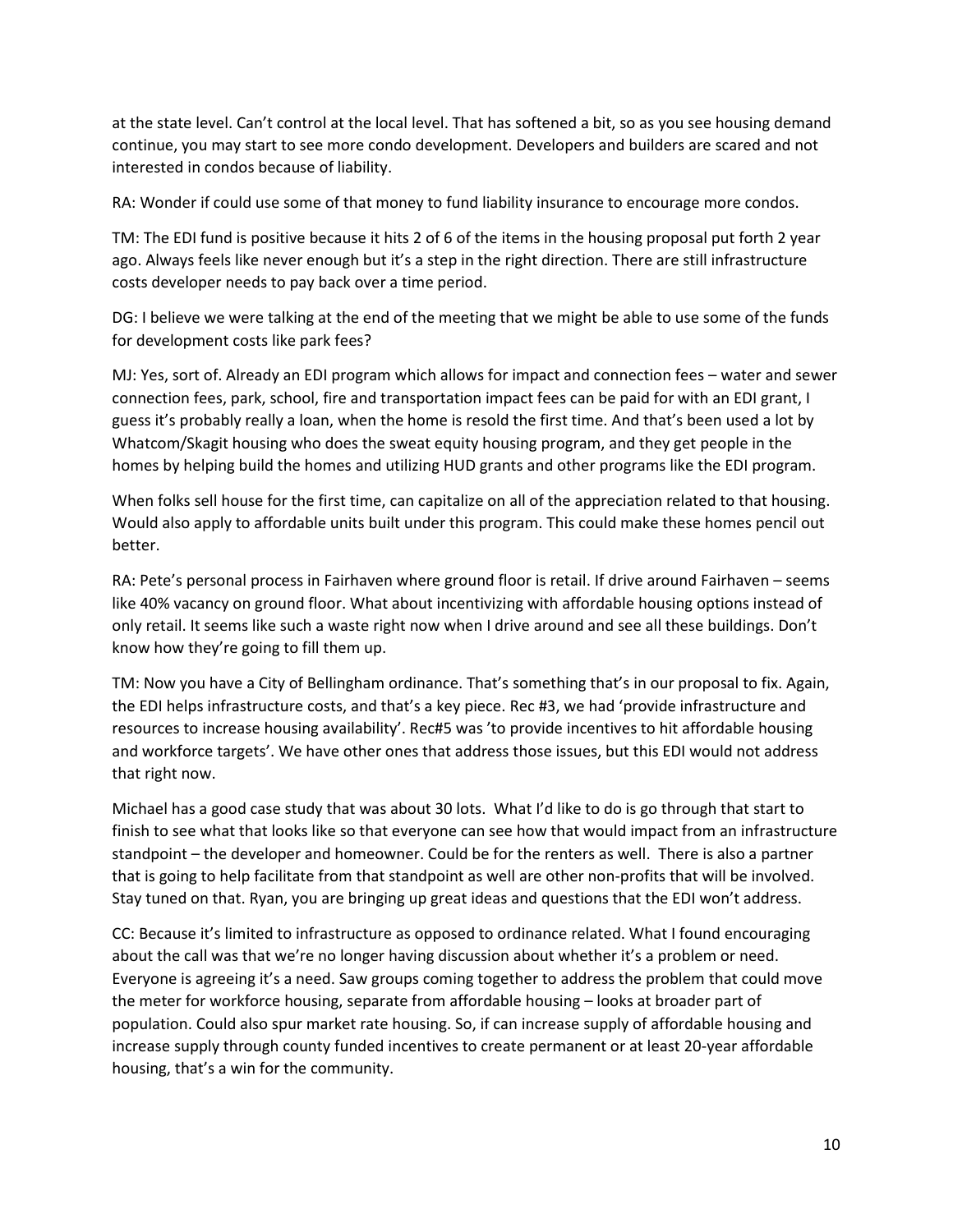MJ: Ryan, I think your suggestion is a good one. It just doesn't fit in this. In Blaine did an analysis. We said we have more street frontage inventory than is located in the Fairhaven planning area. That's excessive. That's more than we can expect. So, we shrunk that footprint where required to have commercial on the ground floor. Hasn't changed anything but this next step could be the catalyst. People have told me either have to buy commercial building or single-family home at a pretty high price point and tear it down, then build only a few units, because it's not a very big parcel.

SDR: I just wanted to add, this is so exciting to see business and government working together – private public working together – and it's going to be really good for our community getting all of these good people together. It's been two years, but it looks like some progress and going in the right direction.

Really just excellent thinking ahead to look at 60% to 120% of that average revenue in the county, but if looking at the math, if I did my math right, it's about \$30k annual income to \$60k annual income, so it really wipes out families that are working for this type of housing. So, you may want to, while you're on the ground floor of working on this, extend that beyond 120%, because look at childcare costs and everything else that is hitting dual income families that are looking for housing, that number probably should be at \$80k, even \$90k. We're an area that's going to keep growing and values are going to keep increasing.

DG: Totally agree with you Sarah. Not only do we need to figure out how to make it more affordable, but part of my job is also to figure out how do we raise our income level with cost of living being so high.

SDR: There is a huge value for entry level jobs, so the more retail, the more restaurants have, we've got to be really careful with the AMI we have as well and also pay attention to our college students' annual incomes are affecting our AMI. That could really be skewing things more than we realize, because that's over 20,000 people at Western, isn't it?

DG: Total in the county with all of the colleges is over 30,000.

SDR: There we go. So, I think that's skewing our AMI more than we realize.

CC: Quick question to Michael, was that HH AMI or individual AMI?

MJ: It's HH but based on # of people in the HH. A HH of 1 has an AMI. It's different based on number in the HH. It's a factor.

CC: OK. Good discussion. There will be more follow up. The next round – the feedback got from last working session. At that point, good to send out to the full group so get used to working vocabulary and then back to subgroup for more follow up.

Next up, Sarah and I talked about giving time for sector reps to do follow up when bring in a speaker. Will do a quick recap for further Q&A and comment from Troy and real estate sector on GMA annexation and impact on county housing and to Brad for follow up on Nooksack water rights specifically to negotiated settlement option and if there's something we could learn from Dungeness River and other basins. I've allotted 15 minutes each.

TM: I'll just make 3 main points. Want to reiterate it's been over two years since made six recommendations to the county council. I'm going to read them.

1. Publicly Declare a housing crisis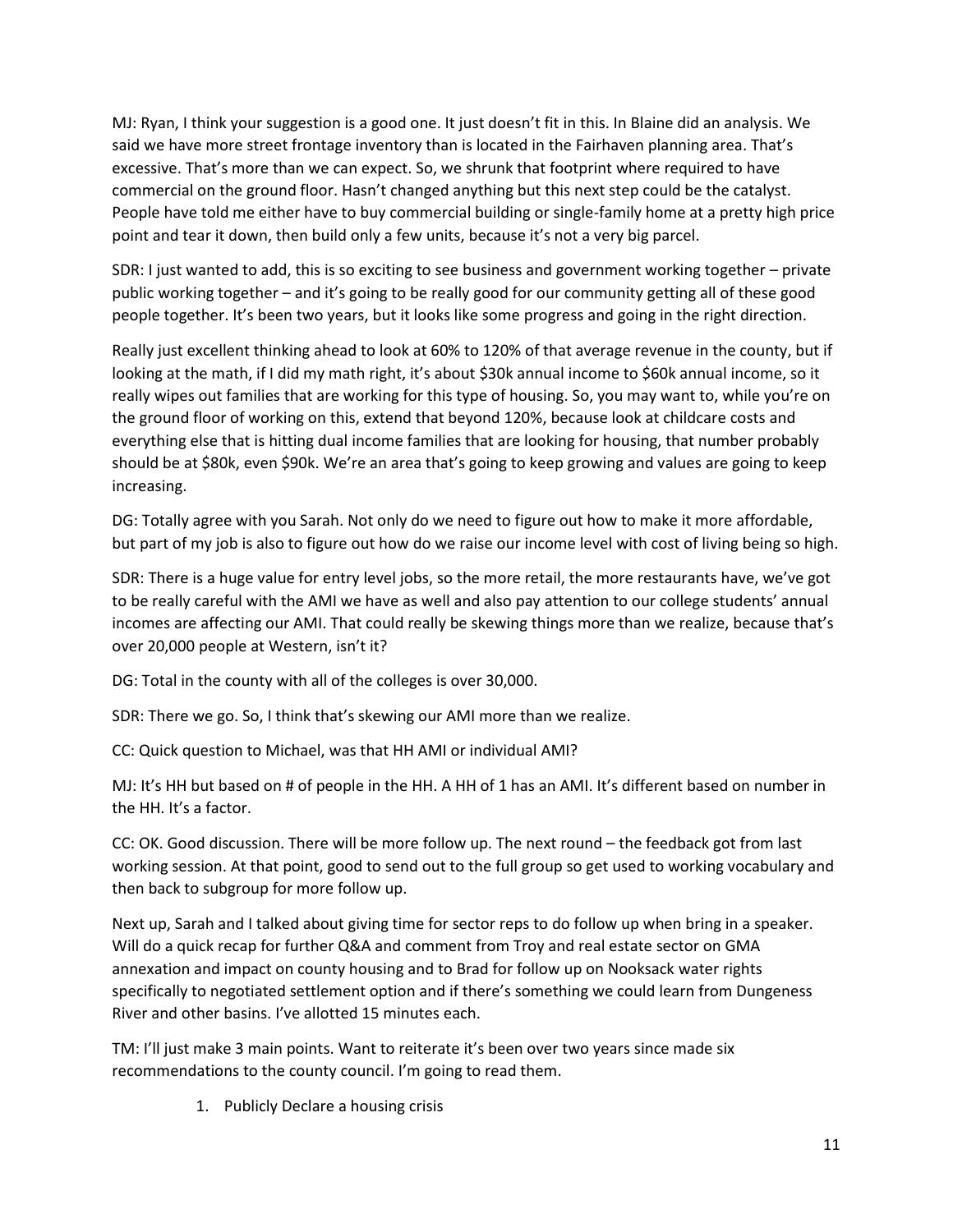- 2. Replace current zoning rules, codes with a temporary housing crisis plan
- 3. Provide infrastructure and resources to increase housing availability which the EDI would do.
- 4. Reduce government fees for housing development
- 5. Provide incentives for hitting affordable housing and workforce targets. Again the EDI proposal meets that.
- 6. Annex additional outlying areas.

That is a bit of the framework presented to the county council. Reminded them about the six recommendations on a call last week.

Have a couple of conversations, one with government affairs with realtor association. In general, we see annexation as a good thing. The current plan would be annexing approximately half of the North Bellingham Golf Land, the Caitec property which could provide additional 1, 000 units of more entrylevel housing. That is a plan you herd Darcy with Jones Engineering firm.

So annexation, the city has an annexation plan from the City of Bellingham. That plan came out in 2018. I've read it. There is an opportunity to us to engage a little further to see what annexation looks like and that plan. Hinges on the GMA update that is coming in the near future, most likely by 2025. Michael hit on buildable land study which is in process and will set the stage for what units, land is available. Where we are meeting and not meeting objectives and goals and where look at other opportunities to grow. A bit stuck until get buildable land study to really make concrete decisions or further recommendations. Open up to questions.

DG: Wanted to also remind you that Rick Sepler has retired so the City of Bellingham does not have a director of planning. So, there are three managers sharing that position right now. It will probably slow us down on the annexation.

SDR: I'm understanding that you're suggesting a sub-committee, Troy, and that annexation should be paying attention to now. And yes, it's a city issue that greatly impacts the county, so I vote yes if that's the case. When there was a director in place, things were moving extremely slow. Maybe it would be better to get to people now to get involved and see where we can help and align ourselves in any way that we can help and support moving forward regardless of who's in the position.

TM: The key is to look at the data. May remember I was a little critical of our COB planning director. Important to look at the same data to make decisions of how we grow.

CD: Troy, in your meetings with planning, ever heard them talking about smaller lot sizes in City of Bellingham?

TM: Discussed making a minimum lot as a requirement. Haven't had a lot of meetings with the city. Matt Amott the Whatcom County lead and Chris Ebe the COB lead. Everyone is waiting to see what lots we have. Last time did the study was 2016. Whatcom County is not in compliance with GMA today. Understanding what lots have available is the first step.

RA: Who's in charge of replacing Rick Sepler?

DG: Believe Rick reported to the Mayor. The COB is now beginning a national search.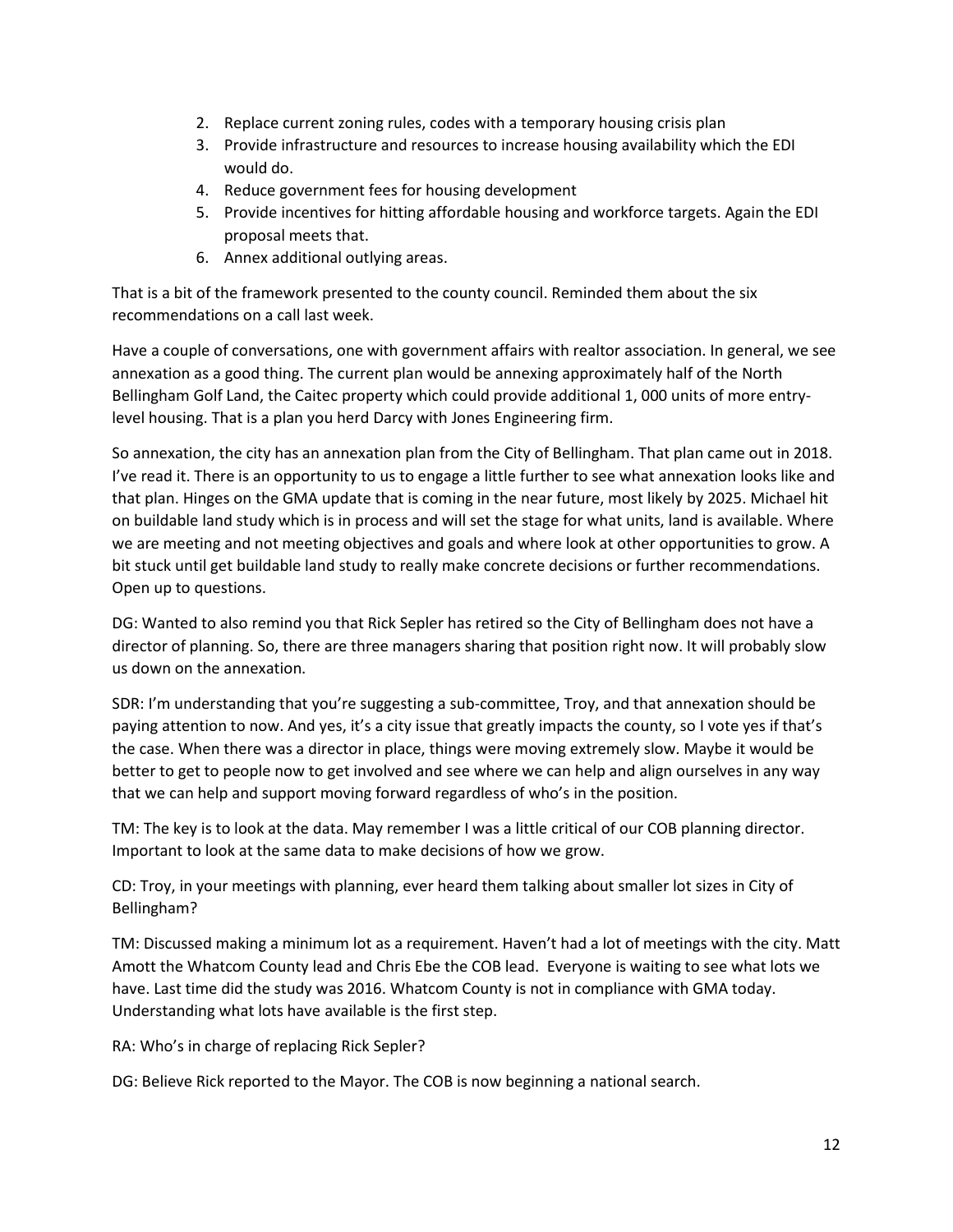RA: A part of good business practice is hiring people with intent. It's a good time to give guidance. Prior planning director gave neighborhoods so much power. It would be maybe helpful for us to sit the mayor to show examples of cities that will help get out of this problem. Having someone ready to work with the private sector. Sets the tone for the whole rest of the department. Which we all know is a 'say no' first. It might be beneficial to talk with the mayor as a group about this role and how important it is.

TM: Having lunch with the mayor in August. I have expressed concern and willing to dive in and help with buildable lands study to planning for future. It is important, Ryan, for the committee as a whole to support and present options to the City of Bellingham. They are the major player for us on how we grow.

CC: Troy, you said in 2016 study was the last buildable land study. Was there a sudden burst in land annexation?

TM: Did not see a burst of annexation. Actually, withdrew some annexation. A big part of annexation is infrastructure -- water and sewer – that is the major factor going forward.

MJ: The buildable land study is the precursor to determining urban growth areas. What's in the UGA is eligible for annexation, but it doesn't necessarily stimulate anyone to annex. Like Troy said, how will the city provide and maintain services in that area.

Rud Browne (RB): Troy, we disagree on some issues, but I love listening to you. You do know your market. On the COB issue, we all know there are some people we would prefer to deal with or who avoid. If there is a sense there are people want to promote within or not, needs to be communicated to avoid an unintentional decision one way or the other.

Other topic, the EDI funding doesn't provide a big lift. If looking for that, have to use an LID. That's something we need to explore much more aggressively.

One other point, I have been helping one of my children try to find an entry level home in a rural area in Ontario – starting price for a dump is \$1m. I am also trying to help my sister with a small apartment complex in Melbourne. The cap rate is under 3%, so it's becoming unaffordable everywhere, not just in Bellingham.

TM: Rud and I have had a few conversations on infrastructure. The EDI proposal is a teeny drop in the bucket. Just an example to fix infrastructure down Yew Street is \$30 - \$30m. Other methods are something like an LID. Dollar amounts to make an impact are much higher than the EDI would allow.

CC: OK. I'm going to turn it over to Brad Rader follow up on Nooksack Water Rights Adjudication

BR: Right in middle of the harvest. It's been interesting so far with the weather. Regarding our call a few weeks back, I've been trying to get a report on the collaboration locally. It sounds like there have been some small steps forward. When I get report on that, I will figure how to get that out. Once have harvest behind us can pick up momentum again. Clark, I believe we talked about getting a report on what went right in other collaboration projects that have worked. Our general counsel – I just sent a note earlier – because I have a feeling that he hasn't reached out to us to get some findings that we can look at. That should be important for everyone involved. Those of us day-to-day in ag, continue to work on daily on water rights own and lease, because of concern around it. There is prep being done. We're just hopeful a collaboration project will help. Anyone else have any input?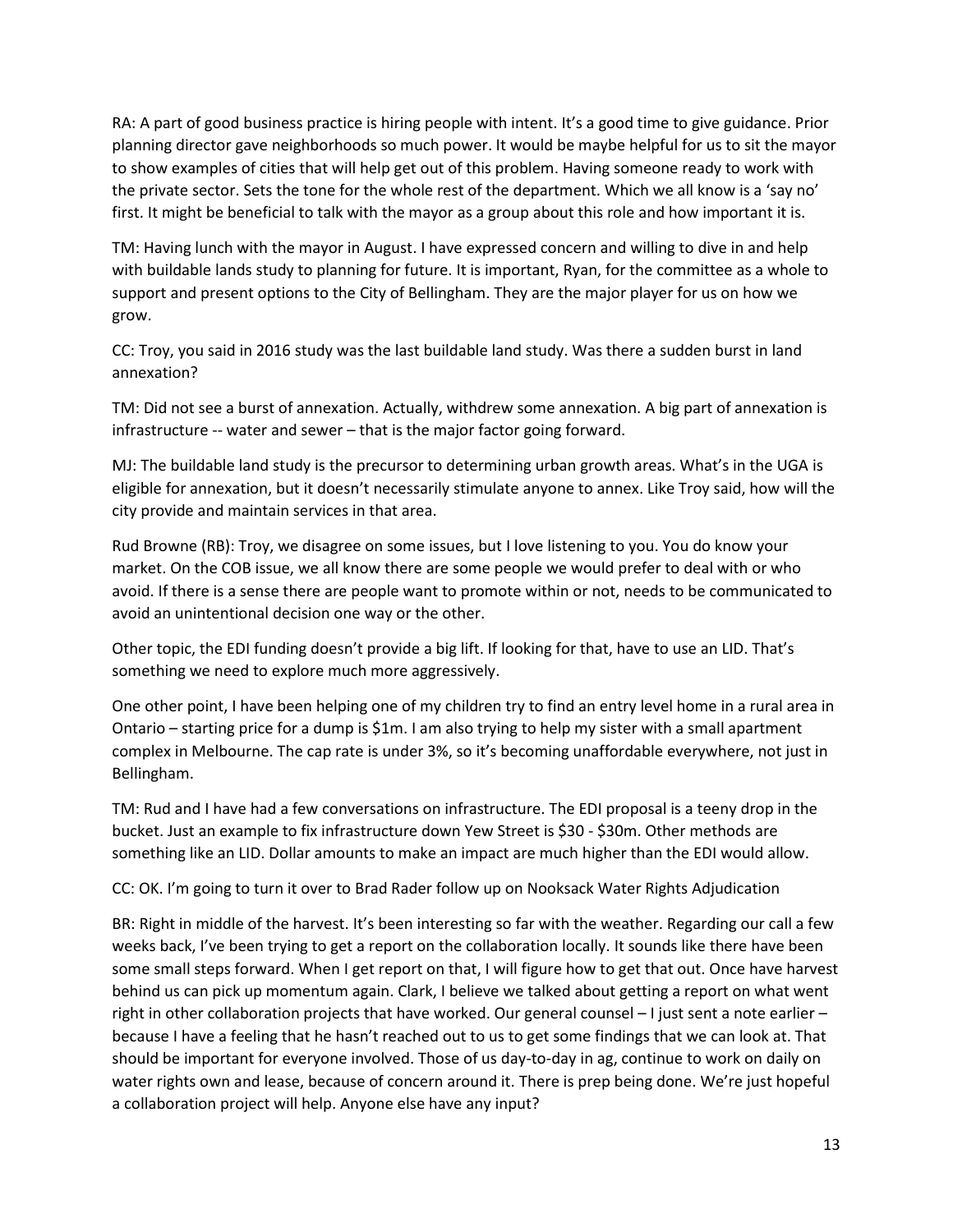CC: Quick question. Is there any follow up this group can do to look at best practices in other areas?

BR: I think so. We need to get more information in front of the team. Whether a sub committee or whole group. Feel need to get more homework done first.

CC: I know the state has set a timeline. Has anything changed from last time talked.

BR: Not that know of. Still 18 – 19 months out but its moving quick. We need to stay on this. Appreciate it being a topic with this group

SDR: Maybe the format could be trying to come up with 10 talking points like housing did, so you can set your goals on if we do work together, we can look at moving toward trying to create a reservoir or a negotiated settlement. Will we be able to see those two examples?

BR: I asked our lawyer to put together and contact Clark. I sent another note and gave him Clark's information. Think need to pick that one back up.

CC: I'm no expert on this topic but if we do get something submitted, we can bring it to the group and talk about next steps from the Business and Commerce Committee.

TM: Brad, I did do some investigative work on this. I was left with a lot of questions after hearing about the topic last time. I did research the Yakima Valley settlement. It took 40 years to complete-- probably the last thing anyone wants. A lot of issues are groundwater vs hydro. There is some unique case law in other states that someone pointed to that I thought was potentially helpful. Anything we can do to help and support, we would appreciate.

RB: Focus being on adjudication of water rights doesn't solve the problem if don't have any water. As California is figuring out, they have plenty of water rights but no water to fulfill the rights. That problem is going to get worse. Need to find alternative sources of water.

SDR: The way I understand it, we have the water. There are a couple of months out of the year where on average things get tight. So, we can't change the world and the way the world is changing, but we can change the way we react to it. So, I want to mirror what Troy said and say whatever we can do to help.

RB: I have heard that we have the water except for a couple of months. The reality is fish can survive with 3 minutes without adequate water. Brad, you've said a berry crop can survive 3 days without water. The problem is we have to have adequate water 365 days of the year.

SDR: I agree. We're one of the few communities without a reservoir. So, I totally agree. We have plenty of water flowing through, we just need to get smart about how we can make it work for everybody.

CC: Thanked both industry representatives. What we've discovered is we run out of time when we have a presentation and then we don't follow up with whether there is a policy item to pursue. Good to make sure everyone is up to speed on an issue. As Rud pointed out, if we can point to other counties or another jurisdiction having done it already, those are going to be good precedents in Whatcom County.

DG: One thing didn't take care of at the beginning was when want to meet.

CC: Some feedback about Monday – not being the next day to meet. Thinking possibly Wednesday. Let's hold on and address at the end of the meeting. Rud has an update on County Council business and any information on childcare issue.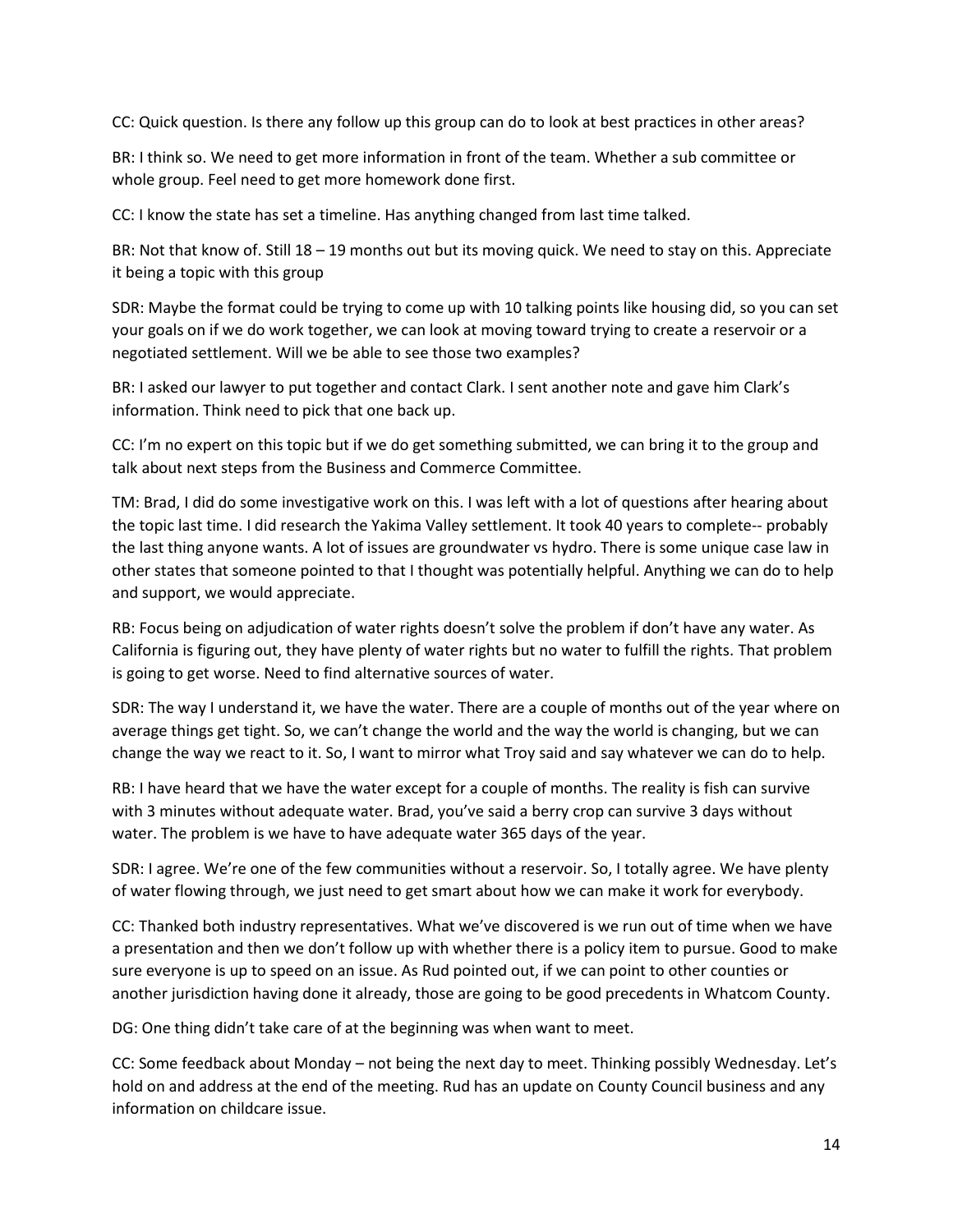RB: At next meeting or one after, voting on final CP amendment that seems to be acceptable to all parties.

CC: Does voting on it mean end the moratorium.

RB: It ends the moratorium and replaces it with permanent legislation which will be the first update to the CP industrial zone in 60 years. Thinks generally everyone is equally unhappy to some point.

Other big issue is the council is appointing a district court judge. Haven't done that in 18 years. There is a lot of politicking going on, which is an interesting process.

The county has had a challenge with YouTube barring meetings from being published because of public meeting comments about Covid that YouTube AI objects to.

The council has agreed to hire a special commissioner to review the community's response to the pandemic. A few things contributing to this: The county has a huge number of people retiring this year. Also, the existing national model for dealing with disasters is based on "if I'm in trouble my neighbor can help me" but that doesn't work when everyone is in trouble. The system starts falling apart. We need to learn from the pandemic and prepare for the next major disaster, which I personally think will be an attack on our power grid or a cyber-attack. I bring that up, because I will be very enthusiastic to hear from the committee on community's response to the pandemic

Childcare: Carol and I are meeting with child and family action task force today to try to get more guidance at to intent of the resolution which basically says let's use at least 50% to make a permanent change to affordability of childcare. Anyone employing entry to mid-level employees is the availability and cost of childcare. The Boys and Girls Club recently announced they are cutting out 10 – 15% of childcare slots because don't have the staff to give adequate care. We're actually going backwards childcare, not forwards.

DG: Asked Rud about using American Rescue Act fund to purchase assets as opposed to operational costs. What is the stance on that?

RB: Thinks still appropriate because if give money to operational costs but what happens when the money runs out. What program shut down in the county if have to divert funds to childcare operating costs. The idea is to fundamentally change the infrastructure costs permanently and the system should be able to provide more childcare.

DG: A lot of us know we're having a problem with staffing childcare. That industry is getting clobbered with loosing employees. Not only don't have facilities but now facilities can't hire employees.

SDR: I had a question. Is the county council -- and thank for such good attention on this and looking for solutions -- is the county council engaged with the current childcare facilities? When we first heard about this and looked into this, the answer was 'no'. I'm wondering if that has changed, because the regulatory issues seem to be burying them pretty intensely. And then the second thing is, has there been any progress toward investing in facilities? I think there were a couple of properties that would have been really central to that. Is there an update on any of that?

RB: We did have some initial engagement with the childcare community. Council said let's engage the childcare task force. They are very interested and engaged in that sector to help and fine tune to find a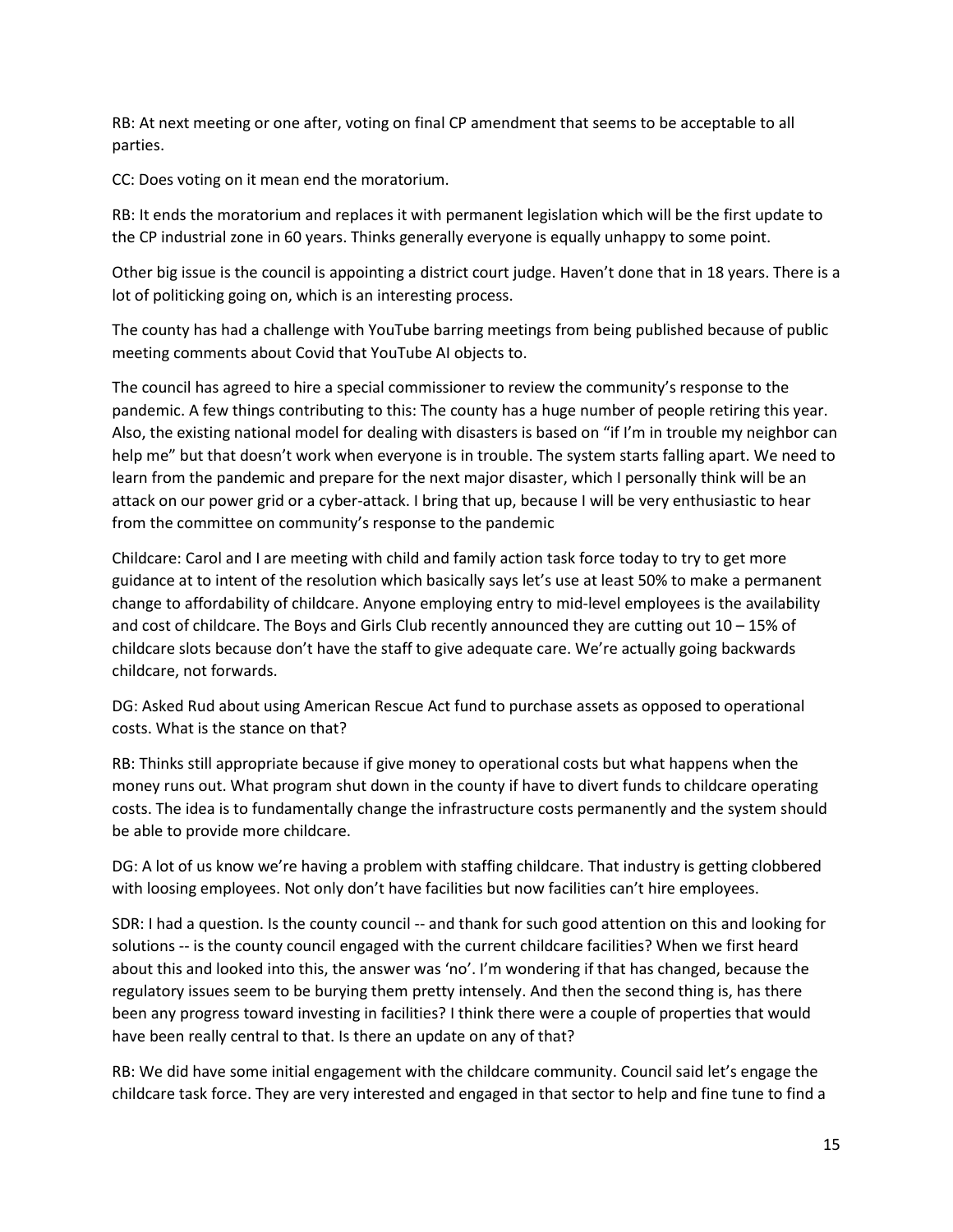better idea. The goal is to help change childcare not lock into one way. There has been no purchase of any property, because the first part has not been completed to confirm that purchasing properties is the right thing to do. We want to hear from the task force first.

SDR: Is there a limitation on timeframe to get this funding and what's the framework for the timeframe for this?

RB: Can't remember if have until end of 2022 or 2023. We have at least 12 months. The timeframe for the child and family action task force is the end of October to come back with report.

CC: Debbie is on the task force. Is there something you have received? Can you give perspective on what the task force has received on this?

Debbie Ahl (DA): So, I am not on that particular committee of the task force. I am a strong supporter of moving capital expense burden. It is a hugely complex issue. The change with Kids World and reduction of spots – that's a painful process. And it's also true other childcare providers having difficulty. If have buildings, can we have a sustainable platform if don't have staff or sustainable employment model? Talking about what it would take but discussions haven't progressed. We're looking at what it would take to recruit, retain, and incentivize employees. They are paid so poorly and continue to have higher training level requirements. Might see more infant care go to home licensed care providers. Appreciate the engagement at the city and county on the issues.

RA: Didn't this committee submit our thoughts and feedback on this? Did that ever get tallied up and summarized?

DG: Not sure? Jennifer – did we do a survey?

RA: There was a Covid Survey and then at the same time, we were asked to give feedback on the county proposal.

Jennifer Noveck (JN): We did do a CEDs SWOT. This was a different request. It was a letter, believe it was signed by Barry Buchanan, that talked about the county proposal and asked for your thoughts. I sent Ryan's thoughts to the county council, and I know Sarah let us know that she submitted feedback to the council directly.

RB: I remember reading both of them. Took as input. Didn't take as something that required immediate feedback to the committee. I wanted to add too that the state reimbursement is based on staff training and quality of the facility. The better the facility, the better the reimbursement rate.

RA: I know there was a list of limitations on what we can spend the money on. To me I wonder if you can create a residual income to live off of forever, so that it's not a one-time thing. This is a huge problem. How do you manage the buildings forever? Is there a way to invest money into something so can live off of Is it better letting private sector take care of the infrastructure but creating scholarship program for families -- I think it would be simple to tie into housing. If people qualify for low-income housing or meeting different ratios, qualify for scholarship for childcare. If can get a 5% return on funds for perpetuity, that would be long term. I know I am over- simplifying it. There seems like a better way to turn \$150m into an ongoing income stream.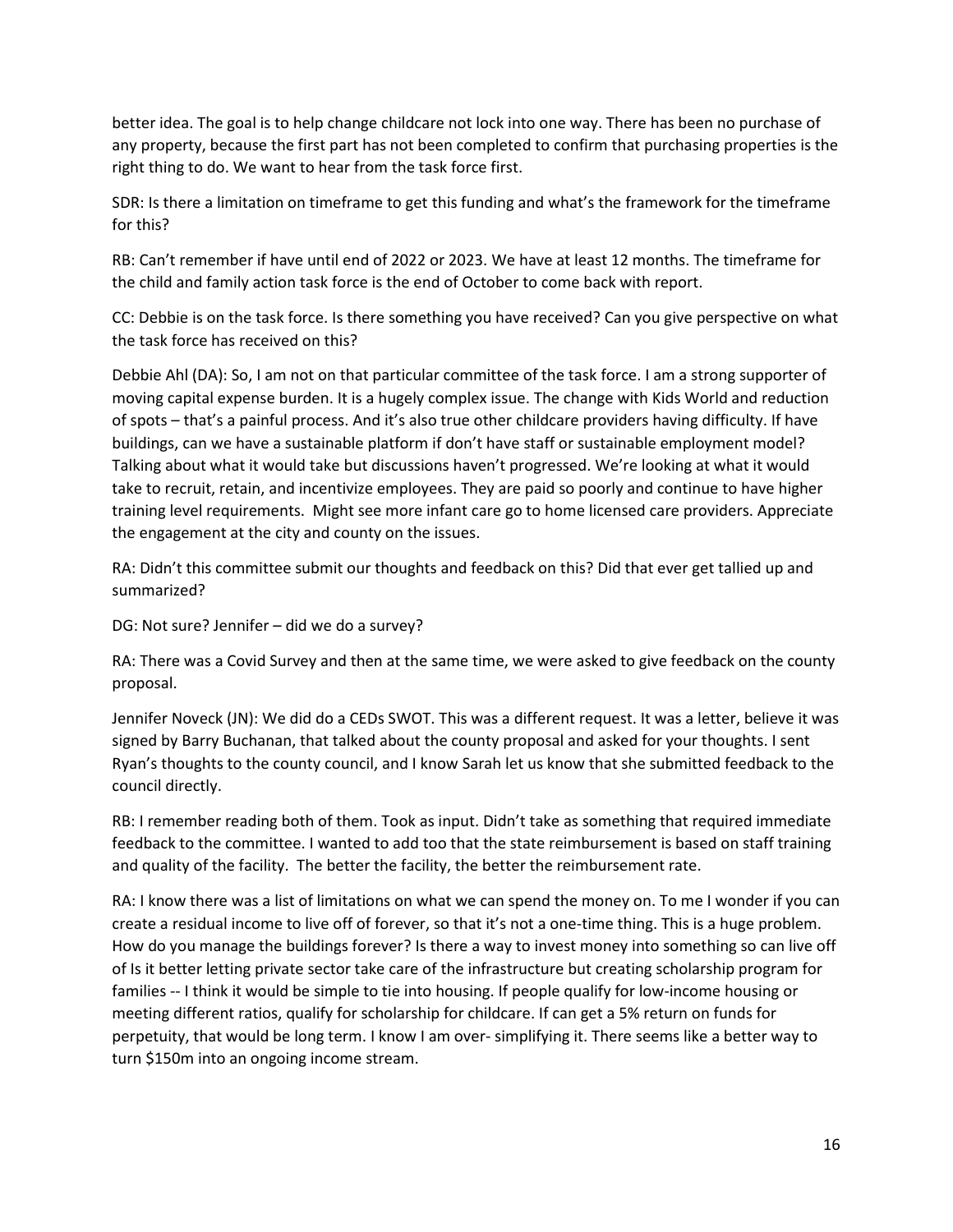RB: The short answer is you can't, and the reason you can't is because the rules under how get money is you have to spend it or have to give it back.

RA: What if spend on income producing properties?

RB: If you spend it on infrastructure that's ok. You may put into capital building and may charge childcare pays an amount to cover the maintenance and x-amount to use the facility, but the rule is really simple.

RA: Hard to spend that much money in this county that fast. Spend a bunch on water and sewer lines around the county and then every developer buys into that based on their usage. Goes back to solving the housing problem and other things.

CC: Sounds like this has to be purchased infrastructure. If there is a follow up, Debbie, if that gets to a point of recommendation. Would be great to see as well. Obviously effects this group as well in terms of retaining and attracting new employees to our county.

RB: You can buy services…

CC: …but it's a one and done. In a trap to find how to create a financial vehicle that kicks off cash. You gotta buy a thing. You gotta own that thing. Or transfer ownership. So I think, if there's a follow up from this group. If there's a report out for this group that gets to a recommendation, it would be great for this group to see it as well because it touches business in the same way that housing does – just livability and affordability in our county and the ability to retain and attract employees and new employers to our county. The lack of infrastructure in both housing and early childhood learning is a problem.

DA: There's also some things that we might do, as looking at buildings, maybe there is childcare built in or an amount of low-income housing built in. Have a comprehensive approach to everything we do in Whatcom County.

# DG: Reschedule meeting?

CC: Move to have a survey monkey sent out. Monday is less than ideal. Generally, Wed or Thurs would be better at the time currently meeting. I guess since do have a few minutes good to hear from Rud or County reps for any days not great. I understand Tuesday is not ideal from a county perspective.

RB: Tuesday is impossible.

CC: Tuesday would not be option. One – leave at current day. Or move to later time. Can work with Jen or Cara on a document we can send out that gives people an option for when they could or could not.

DG: Also to discuss move from Zoom to in person?

CC: Next meeting is August 16. Have the rules changed with regarding to doing a hybrid meeting with in person and Zoom - in the Mt Baker Room?

Rob Fix: Welcome to use the Mount Baker Room. Has a new camera – the OWL – for the room. Hope to have by August but also have a webcam available. Port policy is if your vaccinated you don't have to wear a mask and if not vaccinated have to wear a mask, but we use the honor system here for guests..